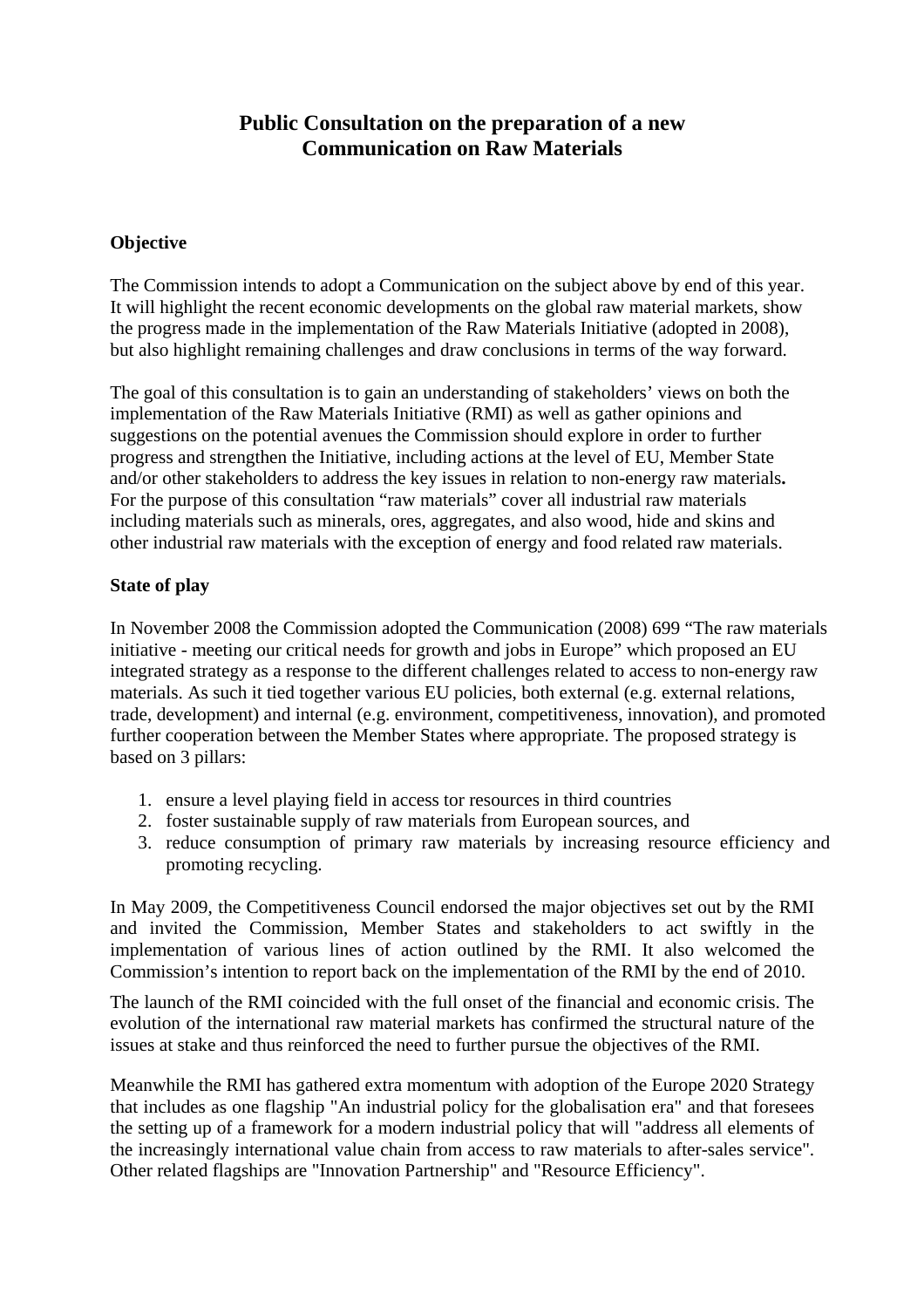Work is ongoing to implement the different lines of action outlined by the RMI. On top of a series of actions undertaken in the framework of the RMI, three major deliverables have recently been released:

- Report on defining "critical raw materials at EU level<sup>1</sup>;
- Report on "exchange of best practices in area of land use planning and permitting"<sup>2</sup>;
- Trade activity report 2009 on raw materials<sup>3</sup>.

Another one is the Guideline document on "Non-Energy Extractive Industry and Natura 2000" aimed to provide clarification. The Guideline document is foreseen to be published by end of July and will be also available via the web site of Environment Directorate General. Finally, regarding the external angle of the strategy, a first milestone was achieved with the publication of DG Trade's 2009 activity report on raw materials.

<sup>&</sup>lt;sup>1</sup> http://ec.europa.eu/enterprise/policies/raw-materials/critical/index en.htm

[http://ec.europa.eu/enterprise/policies/raw-materials/sustainable-supply/index\\_en.htm](http://ec.europa.eu/enterprise/policies/raw-materials/sustainable-supply/index_en.htm)<br>
<sup>3</sup>[http://trade.ec.europa.eu/doclib/docs/2010/june/tradoc\\_146207.pdf](http://trade.ec.europa.eu/doclib/docs/2010/june/tradoc_146207.pdf)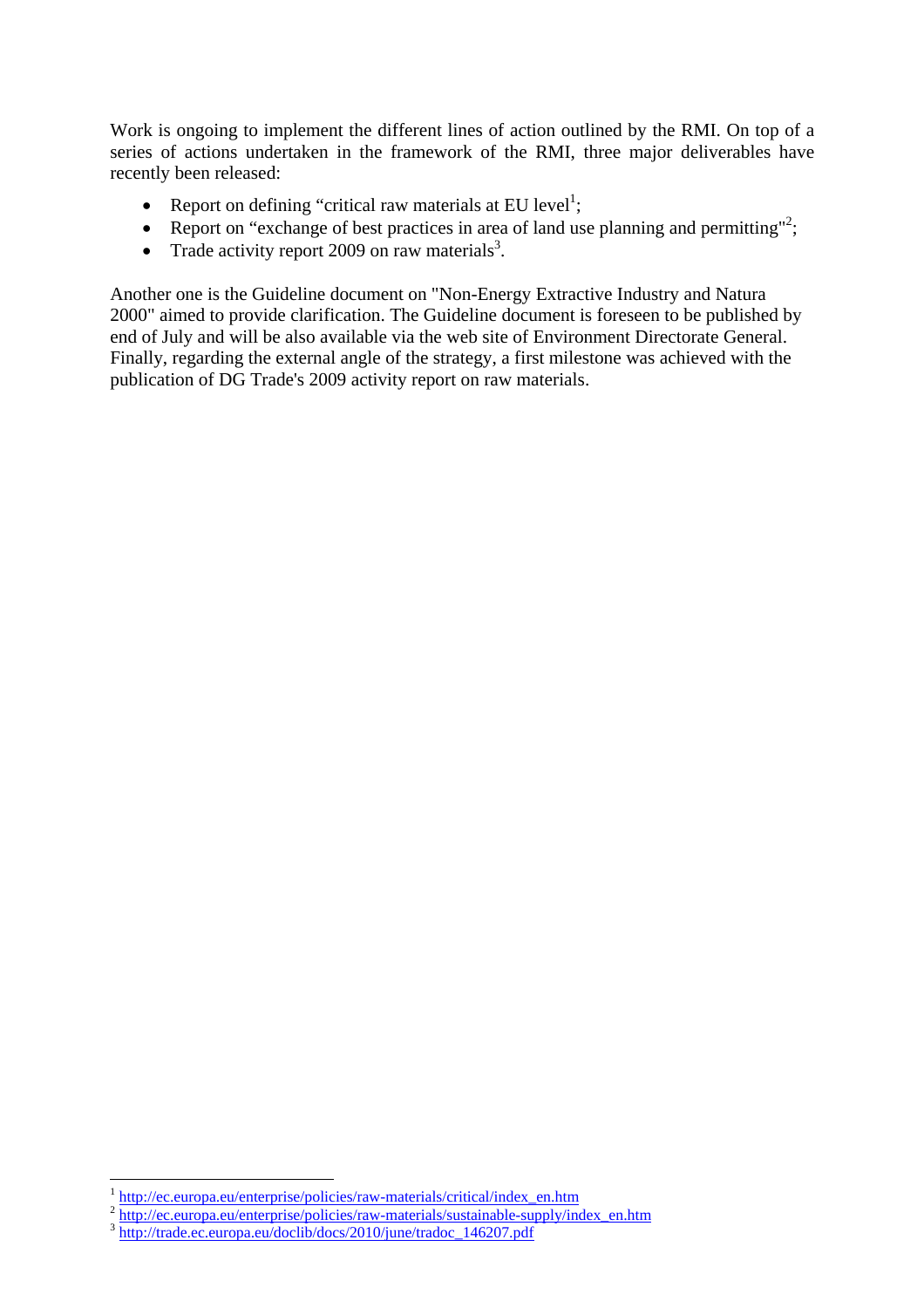# **QUESTIONS**

### **POLICY AREA: DEFINING CRITICAL RAW MATERIALS**

### Major issues:

An expert group, chaired by Enterprise and Industry DG, recently released a report $^4$  the presented a methodology to measure the criticality of raw materials at EU level. A raw material is labelled "critical" when the risk of supply shortage and their impacts on the economy are higher compared with most of the other raw materials. The report provides an analysis of 41 different minerals and metals, and concluded on a list of 14 critical raw materials. It also contained two sets of recommendations: recommendations for follow-up and further support, and policy-oriented recommendations to secure access to and material efficiency of raw materials.

#### Questions:

 $\overline{a}$ 

1. Do you have any comments on the methodological approach, including the scope, to determine criticality at EU level? If so, please specify.

2. Do you see any additional raw material that should be considered as critical? If so, please explain.

3. Do you have any comments regarding the recommendations of the report? If so, please specify.

4. Are you aware of any initiatives in your country that aim to assess the criticality of raw materials? If so, please describe briefly.

5. The functioning of raw materials markets has not been dealt with. Do you think that further analysis of their functioning should be carried out? What actions should be proposed to increase their transparency?

6. Do you think that the EU should propose a system of stockpiling for the critical raw materials? If so, please indicate whether you consider it more appropriate to do this at Community or alternatively at Member States level.

<sup>4</sup> [http://ec.europa.eu/enterprise/policies/raw-materials/critical/index\\_en.htm](http://ec.europa.eu/enterprise/policies/raw-materials/critical/index_en.htm)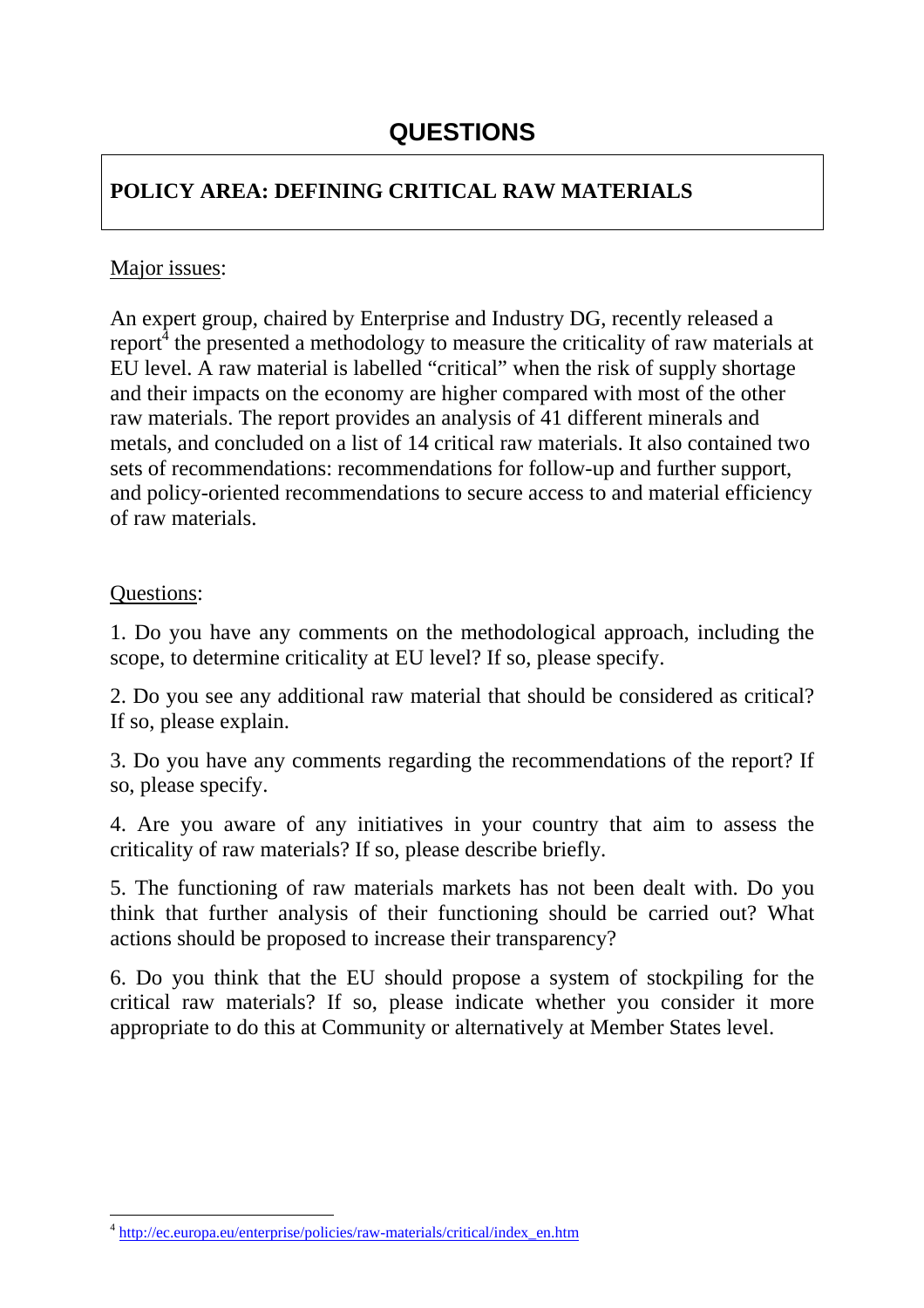## **POLICY AREA: TRADE**

### Major issues:

One pillar of the Raw Materials Initiative consists in developing a European external strategy in order to guarantee the sustainable supply of raw materials from global markets at undistorted conditions. In this, trade policy plays an important role.

DG Trade has recently completed its 2009 activity report<sup>5</sup> on raw materials, which summarizes the progresses accomplished along the three axes of the trade raw materials strategy:

- $\triangleright$  Include, as appropriate, the relevant trade disciplines on sustainable supply of raw materials in bilateral and multilateral trade agreements.
- $\triangleright$  Identify illegitimate trade distortive measures taken by third countries and tackle them using all available instruments, including through bilateral consultations, the Market Access Partnership process or, if necessary, the WTO dispute settlement; while delimitating more clearly permissible exceptions for e.g. development purposes.
- $\triangleright$  Reach out to third countries to show that the question of sustainable raw materials supply is an issue relevant to all countries, developing or developed, resource-rich and resource-poor alike as the uncontrolled, unregulated multiplication of trade restrictions can lead to a generalized beggar-thy-neighbour policy detrimental to most countries; while recognising the importance of respecting internationally agreed rules on the subject.

### Questions:

7. Do you think that the importance of trade is adequately reflected in the work carried out so far in the Raw Materials Initiative?

8. Do you have any comment regarding the main findings of DG Trade activity report? What activities should be prioritised? Are there, in your opinion, additional activities not mentioned in the report which should be pursued in this strategy?

9. Please identify trade distortive measures (i.e. export restrictions) concerning raw materials that in your view should be tackled.

 $\overline{a}$ <sup>5</sup> [http://trade.ec.europa.eu/doclib/docs/2010/june/tradoc\\_146207.pdf](http://trade.ec.europa.eu/doclib/docs/2010/june/tradoc_146207.pdf)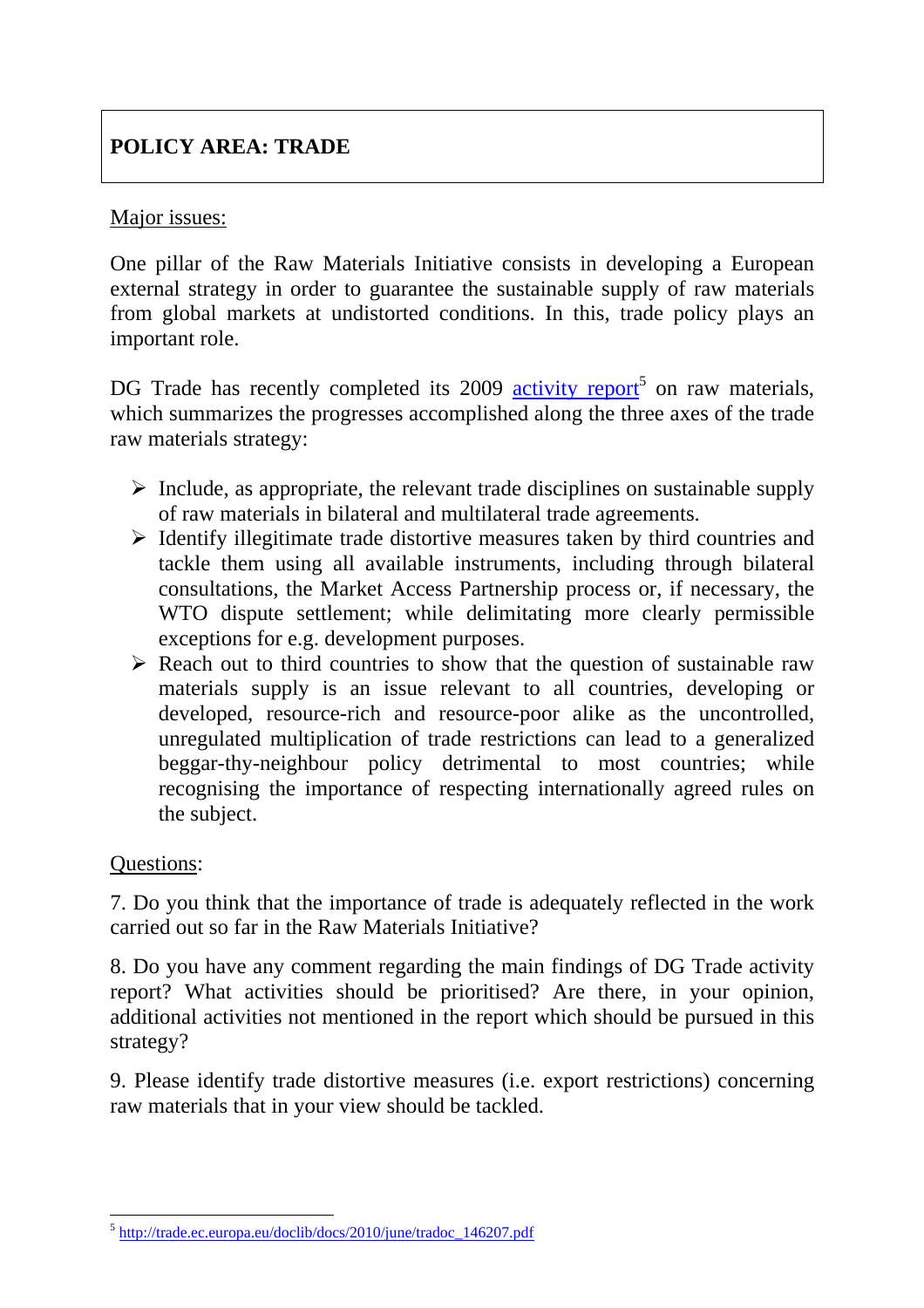10. Are you aware of any initiatives in your country that have one of the abovegoals in mind such as, for example, developing a raw materials diplomacy, or supporting companies to invest in third countries in the raw materials sector? If so, please describe briefly.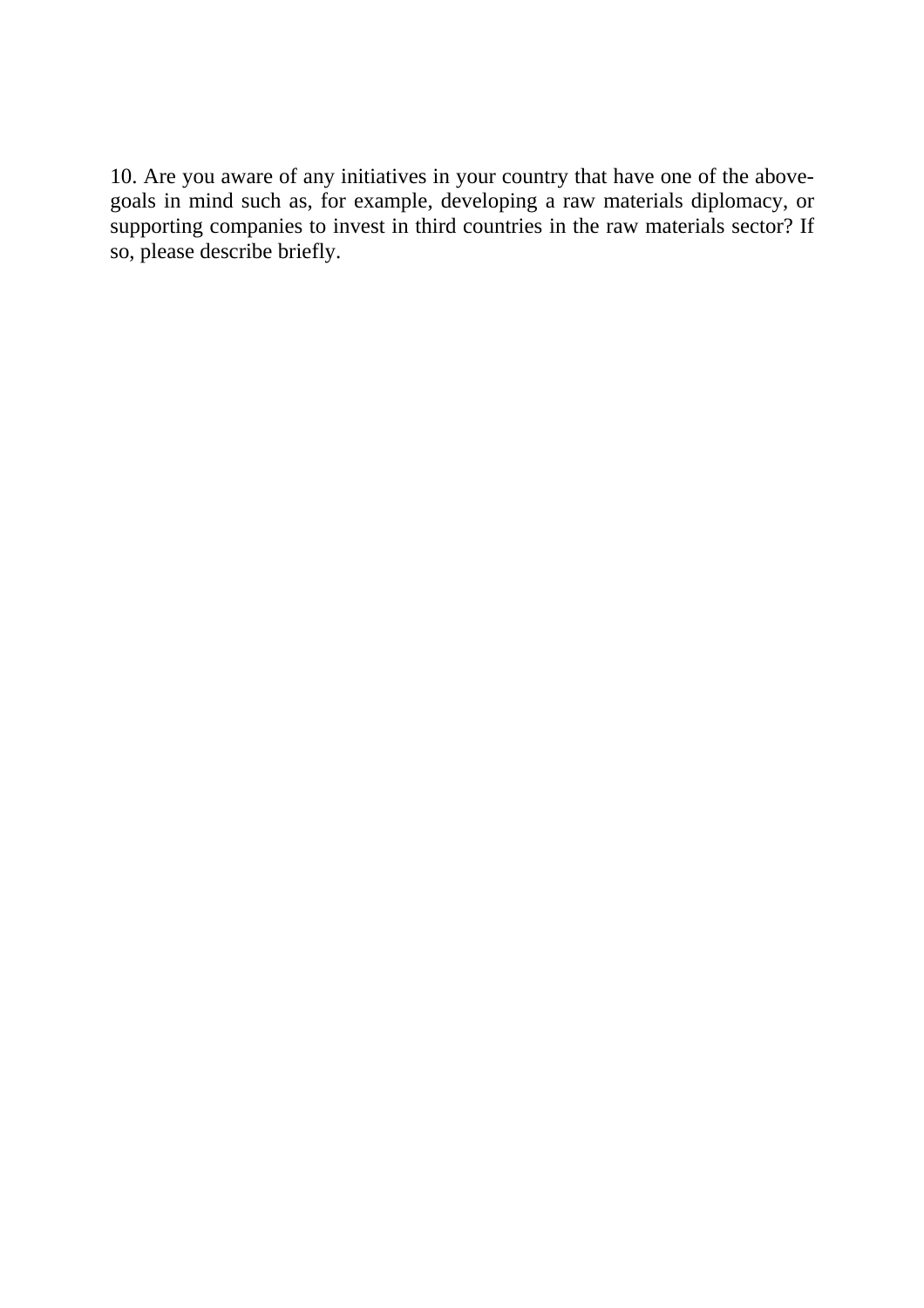## **POLICY AREA: DEVELOPMENT**

Major issues:

The 2008 RMI Communication highlighted that development policies play a relevant role in at three 'levels':

- $\triangleright$  'Strengthening States'
- $\triangleright$  Promote a sound investment climate that helps increase sustainable supplies of raw materials
- $\triangleright$  Promote sustainable management of raw materials

In 2010, within the context of the EU-African Union partnership, the European Commission and the African Union Commission recently agreed to develop a bilateral co-operation in the field of raw materials and to work together, taking fully into account the Africa Mining Vision of February 2009 and the EU Raw Materials Initiative of December 2008, in particular on issues such as governance, infrastructure and investment and geological knowledge and skills.

#### Questions:

11. What specific actions would you consider most relevant needed in the following areas:

- Good governance;
- Infrastructure / investments:
- Geological knowledge / skills.

12. Regarding transparency, what measures do you believe the EU should take to foster revenue transparency in the mining industry in raw material resourcerich countries? What are your views regarding existing initiatives currently being taken in this area, namely by the Extractive Industries Transparency Initiative  $(EITI<sup>6</sup>)$ ?

13. Concerning the recent agreement between the European Commission and the African Union Commission, in your view, what concrete objectives, targets and deliverables should be included in such a partnership?

14. Do you consider that wood should be addressed in the framework of development policy? If yes, please specify what are the main issues to be analysed.

15. Are you aware of any initiatives in your country that contribute to promoting exploration and exploitation of mines in developing countries? Should such initiatives be better coordinated or promoted at the EU level?

 $\overline{a}$ 

<sup>6</sup> <http://eiti.org/>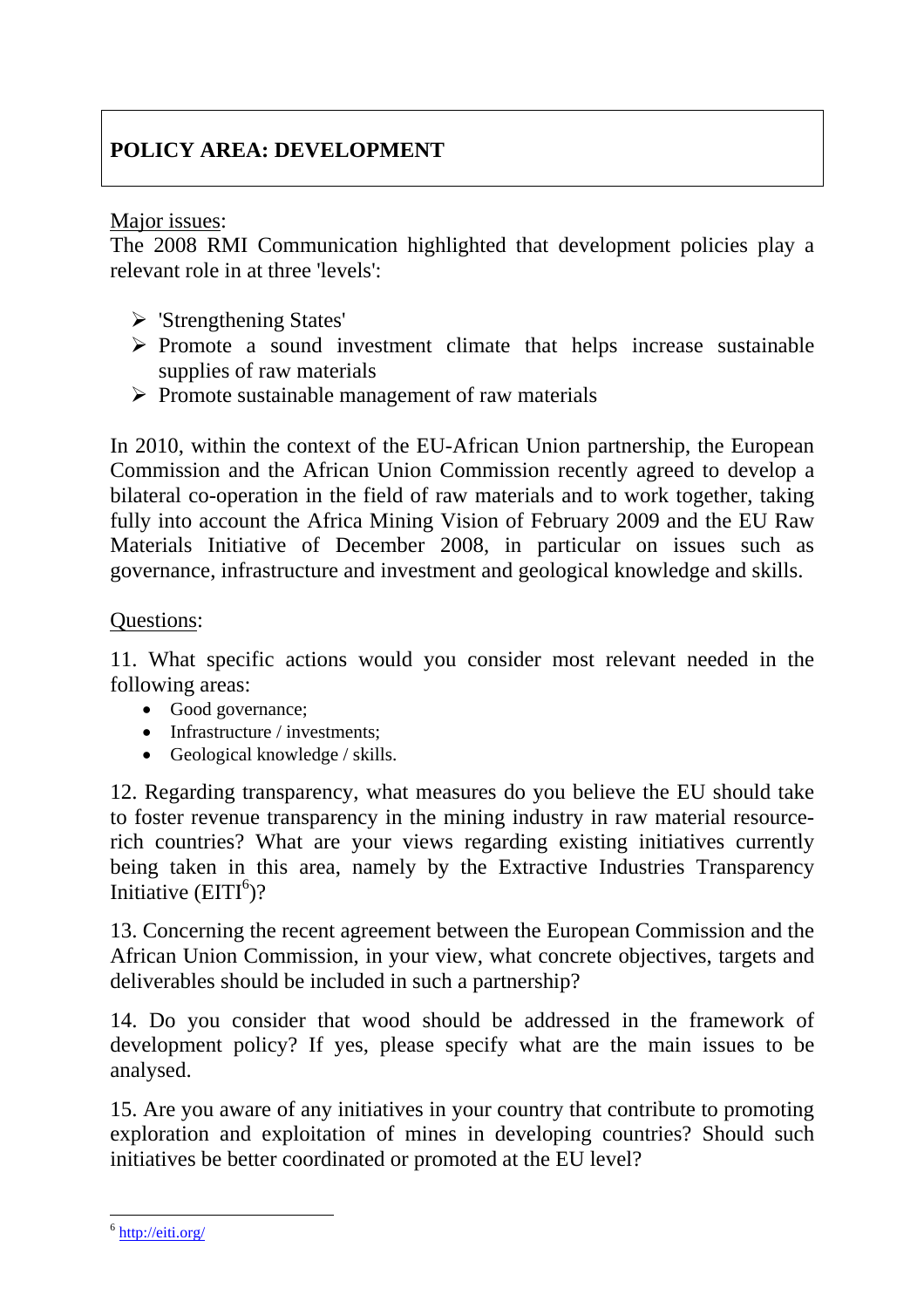### **POLICY AREA: IMPROVEMENT OF THE REGULATORY FRAMEWORK CONDITIONS INSIDE THE EU**

### Major issues:

- $\triangleright$  The Commission has proposed in the Raw Materials Initiative adopted in 2008 to provide clarity on how to reconcile non-energy extraction activities in or near Natura 2000 areas with environmental protection. In consultation with stakeholders a guidance document has been finalised and will be available on the web site of DG Environment<sup>7</sup> before summer break.
- $\triangleright$  As regards ways to improve the regulatory framework within the EU by promoting the exchange of best practices in the area of land use planning and administrative conditions for exploration and extraction, a report has been delivered by the relevant ad hoc Working Group<sup>8</sup>.
- $\triangleright$  This report covers the following topics:
	- Minerals Policy
	- Land use planning policy for minerals
	- Authorisation and permitting procedures
	- Achieving Technical, Environmental and Social Excellence
	- Improving the EU's geological knowledge base
	- Better networking between the national Geological Surveys
	- Need to integrate terrestrial sub-surface information into the GMES Land Service

#### Questions:

 $\overline{a}$ 

16. Do you agree that these topics correspond to the major challenges in this policy area? If not, please specify.

17. Do you think of any other avenues which should be followed by the Commission? If yes, please specify.

18. Do you agree with the recommendations made in the report on "Exchanging Best Practice on Land Use Planning, Permitting and Geological Knowledge Sharing" or do you have any specific once to be added. Please explain.

19. Do you consider it useful to establish an EU geological service based on a network of Member State geological services?

<sup>7</sup> [http://ec.europa.eu/environment/nature/natura2000/ 8](http://ec.europa.eu/environment/nature/natura2000/) [http://ec.europa.eu/enterprise/policies/raw-materials/sustainable-supply/index\\_en.htm](http://ec.europa.eu/enterprise/policies/raw-materials/sustainable-supply/index_en.htm)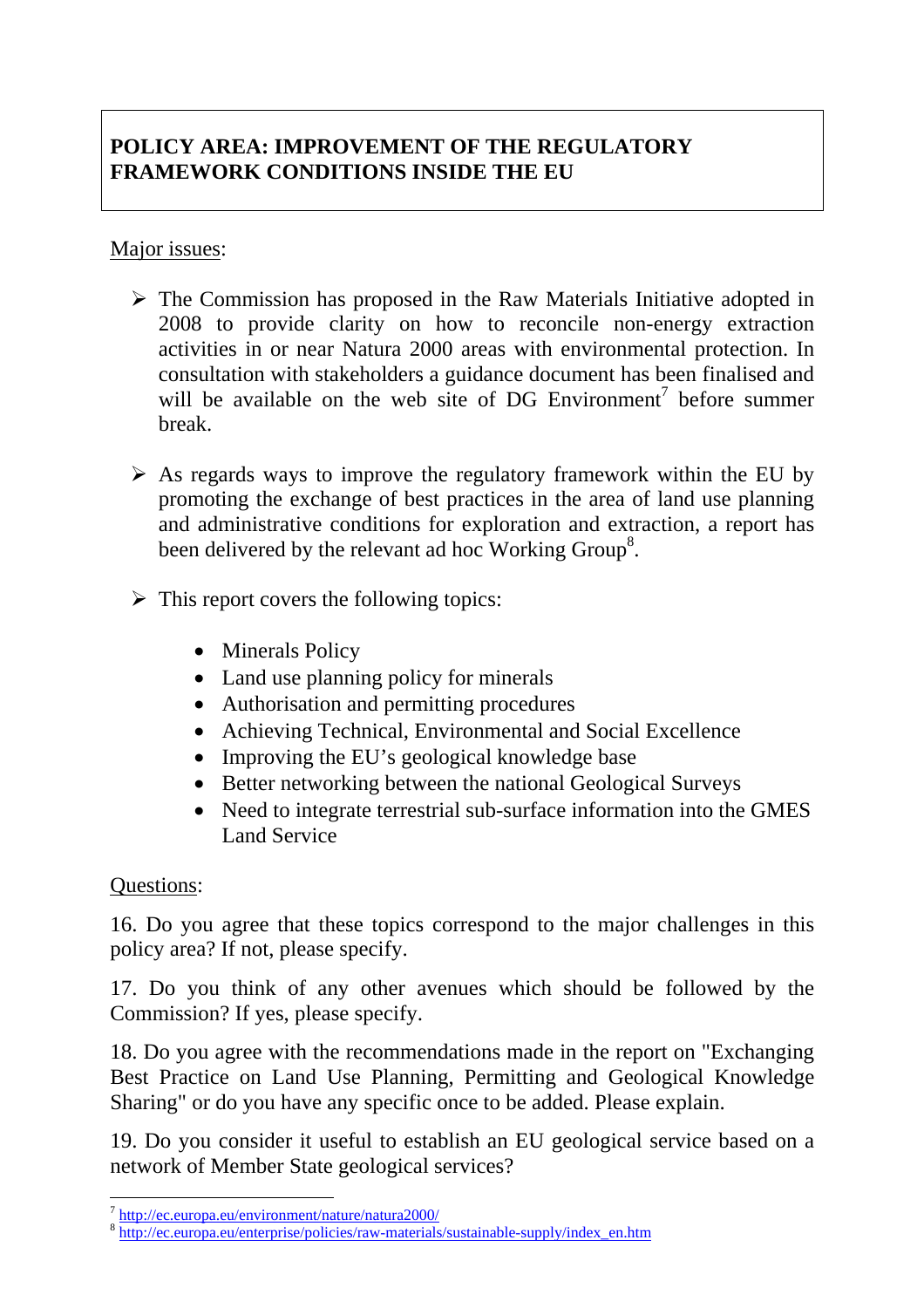20. Do you consider that EU regulatory framework conditions for wood and/or recovered paper need to be further analysed? If yes, please specify.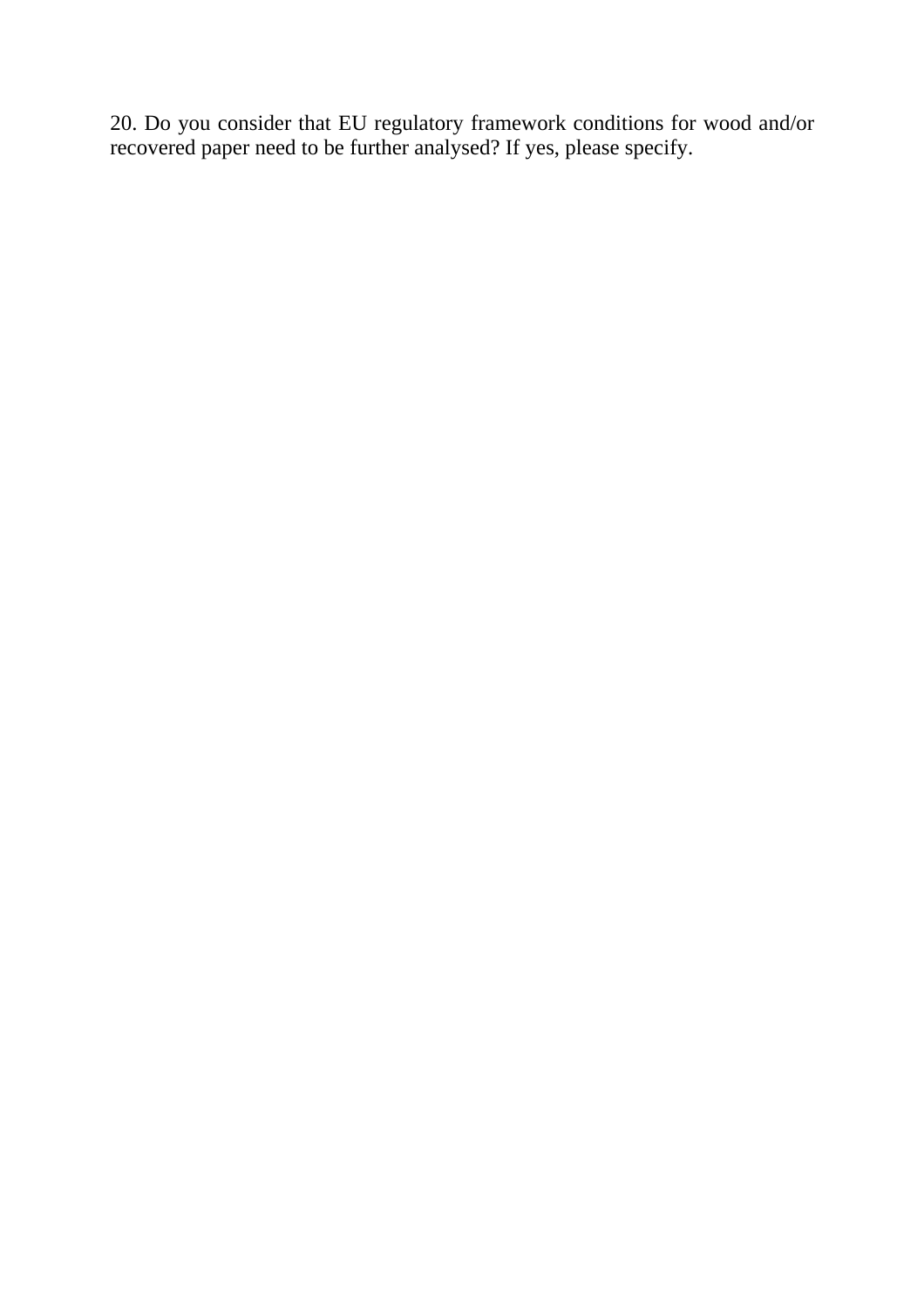## **POLICY AREA: PROMOTING SKILLS AND RESEARCH, DEVELOPMENT AND INNOVATION**

### Major issues:

- ¾ Promote **skills** not only in the mining sector but also in other raw materials sectors is a matter of concern. The Commission is currently supporting this challenge via programmes such as ERASMUS MUNDUS with the specific Minerals and Environment Programme (EMMEP).
- ¾ Focussed **research** on innovative exploration and extraction technologies, recycling, materials substitution and resource efficiency. The Commission has recognised the European Technology Platform on Sustainable Mining (ETP-SMR) to catalyse excellent research and development collaborative projects between the industry and research organisations. In addition, via the  $7<sup>th</sup>$  framework programme for research, development and innovation the next call for proposals in the area are expected to be public in July<sup>9</sup>.

### Questions:

### Skills:

21. What type of actions would you propose to provide better cooperation between companies, universities and public authorities in order to promote skills and in the extractive or other raw materials sectors? Please specify.

### Research, Development and Innovation:

22. Are you aware of any research, development and innovation programme(s) at national, regional or local level? Please specify.

23. Where do you see the major gap / the urgent need for the raw materials sector related research, development and innovation at EU level. Please provide details.

24. What is your idea of a major research and innovation action that would have the highest positive impact on the security of raw materials supply for the EU industries? Please specify.

25. Are you aware of innovative exploration and extraction technologies, where project partners on a European level are needed to develop and implement the new technologies and which are the innovative technologies which need to be developed further. Please provide details.

26. Are there any other aspects related to skills, R&D and innovation for other raw materials, such as wood, that need to be further promoted? Please, specify.

 $\overline{a}$ 

<sup>9</sup> <http://cordis.europa.eu/fp7/dc/index.cfm>